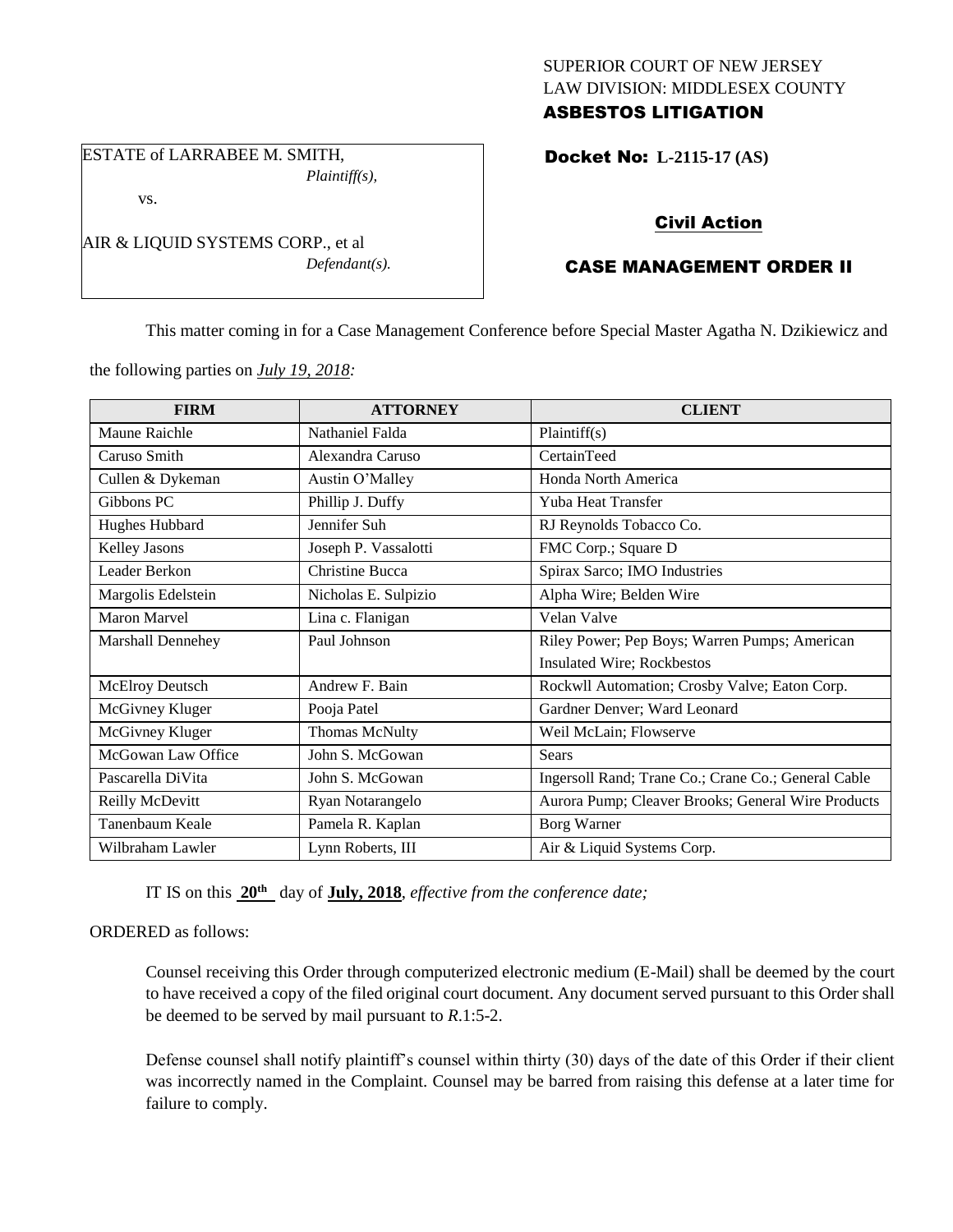## **DISCOVERY**

| August 31, 2018    | Plaintiff shall serve answers to wrongful death interrogatories by this date.                                                                                                                               |
|--------------------|-------------------------------------------------------------------------------------------------------------------------------------------------------------------------------------------------------------|
| August 31, 2018    | Defendants shall serve answers to standard interrogatories by this date.                                                                                                                                    |
| September 14, 2018 | Plaintiff shall propound supplemental interrogatories and document requests by this date.                                                                                                                   |
| October 31, 2018   | Defendants shall serve answers to supplemental interrogatories and document requests by this<br>date.                                                                                                       |
| September 14, 2018 | Defendants shall propound supplemental interrogatories and document requests by this date.                                                                                                                  |
| October 31, 2018   | Plaintiff shall serve answers to supplemental interrogatories and document requests by this<br>date.                                                                                                        |
| December 31, 2018  | Fact discovery, including depositions, shall be completed by this date. Plaintiff's counsel shall<br>contact the Special Master within one week of this deadline if all fact discovery is not<br>completed. |
| December 31, 2018  | Depositions of corporate representatives shall be completed by this date.                                                                                                                                   |

## **EARLY SETTLEMENT**

February 15, 2019 Settlement demands shall be served on all counsel and the Special Master by this date.

#### **SUMMARY JUDGMENT MOTION PRACTICE**

- February 15, 2019 Plaintiff's counsel shall advise, in writing, of intent not to oppose motions by this date.
- March 1, 2019 Summary judgment motions shall be filed no later than this date.
- March 29, 2019 Last return date for summary judgment motions.

#### **MEDICAL DEFENSE**

| October 5, 2018  | Plaintiff shall serve updated medical authorizations by this date.                                                                                                                                                                                       |
|------------------|----------------------------------------------------------------------------------------------------------------------------------------------------------------------------------------------------------------------------------------------------------|
| January 31, 2019 | Plaintiff shall serve medical expert reports by this date.                                                                                                                                                                                               |
| January 31, 2019 | Upon request by defense counsel, plaintiff is to arrange for the transfer of pathology specimens<br>and x-rays, if any, by this date.                                                                                                                    |
| May 13, 2019     | Defendants shall identify its medical experts and serve medical reports, if any, by this date. In<br>addition, defendants shall notify plaintiff's counsel (as well as all counsel of record) of a<br>joinder in an expert medical defense by this date. |

#### **LIABILITY EXPERT REPORTS**

January 31, 2019 Plaintiff shall identify its liability experts and serve liability expert reports or a certified expert statement by this date or waive any opportunity to rely on liability expert testimony.

 $\_$  ,  $\_$  ,  $\_$  ,  $\_$  ,  $\_$  ,  $\_$  ,  $\_$  ,  $\_$  ,  $\_$  ,  $\_$  ,  $\_$  ,  $\_$  ,  $\_$  ,  $\_$  ,  $\_$  ,  $\_$  ,  $\_$  ,  $\_$  ,  $\_$  ,  $\_$  ,  $\_$  ,  $\_$  ,  $\_$  ,  $\_$  ,  $\_$  ,  $\_$  ,  $\_$  ,  $\_$  ,  $\_$  ,  $\_$  ,  $\_$  ,  $\_$  ,  $\_$  ,  $\_$  ,  $\_$  ,  $\_$  ,  $\_$  ,